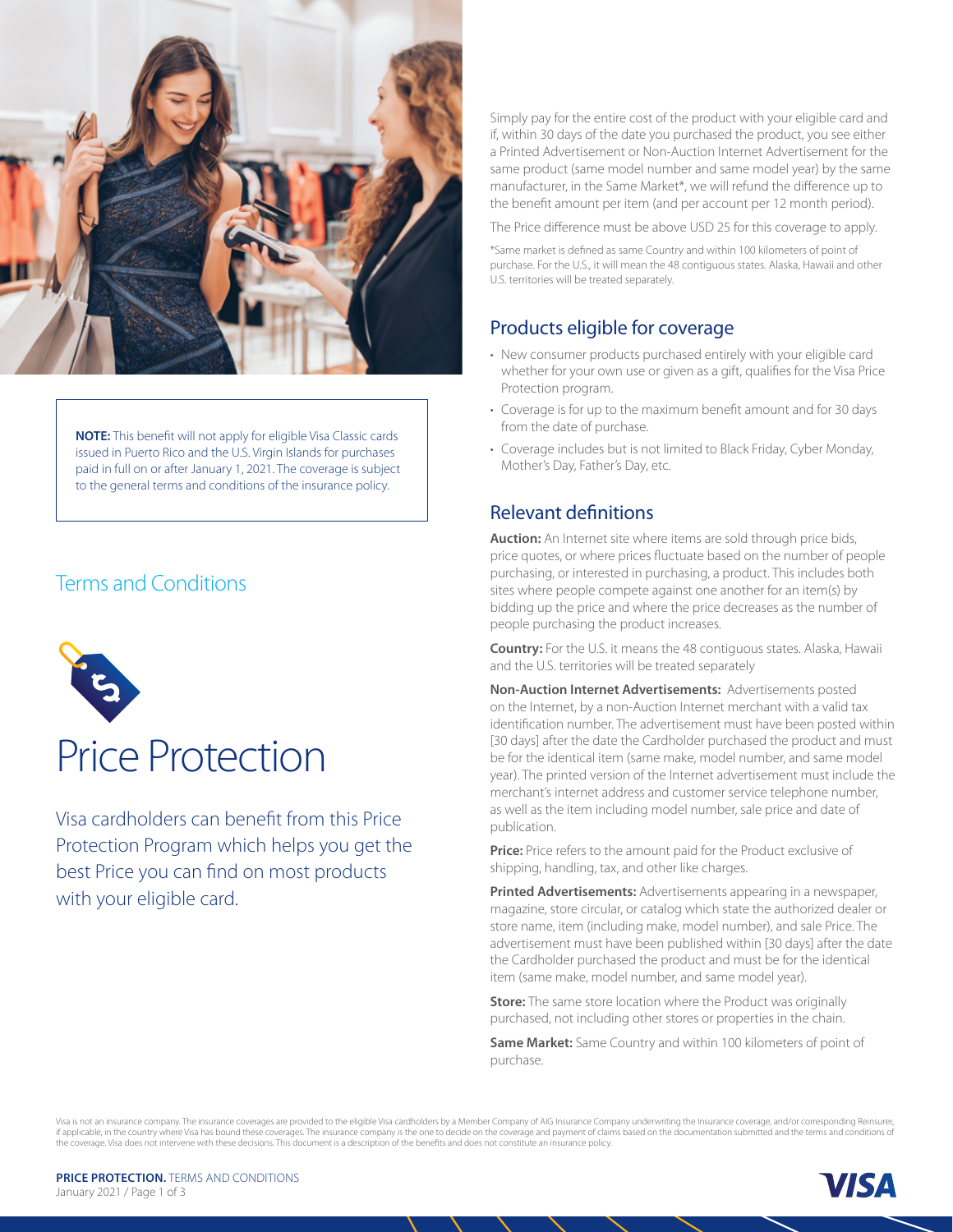### What is not covered?

- Products purchased for resale, commercial use; coverage is provided if your purchase is done for your individual professional use.
- Merchandise for which claims have not been initiated within 4 calendar days of discovery of an internet site advertising the lower price or publishing of a printed advertisement showing a lower sales price;
- Used, antique, recycled, previously owned, rebuilt, or remanufactured items, whether or not you knew the condition of the items;
- Customized, unique and one of a kind items;
- Jewelry, collectibles, art, antiques, special order, or rare one-of-a-kind items;
- Layaway items, items returned to any Store;
- Any products purchased from an internet Auction site;
- Items for which the printed advertisement or Non-Auction internet advertisement containing the lower price was published more than 30 days after the date you purchased the product;
- Items advertised or shown as price quotes, bids or final sale amounts from a Non-Auction internet site;
- Items advertised in or as a result of "limited quantity", "going out-ofbusiness sales", "cash only" or "close out" advertisements (or similar), items shown on price lists or price quotes, costs savings as a result of manufacturer's coupons or free items, or where the advertised price includes a bonus or free offers, special financing, installation or rebate, or one of a kind or other limited offers;
- Services (including but not limited to the performance or rendering of labor or maintenance, repair or installation of products, goods or property, or professional advice of any kind;
- Consumables or perishables;
- Watercraft, motorized vehicles (including but not limited to snowmobiles, airplanes, automobiles and motorcycles), or their motors, equipment and accessories (including but not limited to communication devices intended solely for use in the vehicle);
- Labor of any kind, including labor on new parts eligible for this program;
- Land, permanent structures and fixtures (including but not limited to buildings, homes, dwellings, and building and home improvements);
- Live plants or animals;
- Stuffed or mounted animals, animal and fish trophies, objects preserved through taxidermy, mummification or other preservation methods;
- Airline tickets (or transportation tickets of any kind), travelers checks, cash or its equivalent, negotiable instruments, trading cards, bullion, stamps, lottery tickets or other gambling related items, or tickets to events or for entertainment, numismatic or philatelic property;
- Differences in Price due to sales tax, storage, shipping, handling, postage, transportation and delivery;
- Differences in Price due to foreign exchange rates or fluctuation in foreign exchange rates;
- Delay, loss of use, loss of market, interruption of business or any other indirect or consequential loss of damage;

## Benefit amount

#### **Core Benefits / Benefit Amount**

| Visa Classic*  | USD 200 per account per 12-month period                                    |
|----------------|----------------------------------------------------------------------------|
| Visa Gold**    | USD 400 per account per 12-month period                                    |
| Visa Platinum  | USD 500 per item - Maximum of USD 2,000 per<br>account per 12-month period |
| Visa Signature | USD 500 per item - Maximum of USD 2,000 per<br>account per 12-month period |
| Visa Infinite  | USD 4,000 per account per 12-month period                                  |
|                |                                                                            |

\*This protection does not apply to Visa Classic Debit and Credit cards issued in Brazil.

\* For eligible Visa Classic cards issued in Puerto Rico and the U.S. Virgin Islands, this benefit will not apply for purchases paid in full on or after January 1, 2021.

\* This protection does not apply to Visa Classic Debit cards issued in Mexico.

\*\* NOTE: As of January 1, 2021 Visa Gold cards are not being issued in Puerto Rico and the U.S. Virgin Islands and not eligible for this benefit.

# How is the claim submitted?

The cardholder or beneficiary has three options to open a claim:

#### **1. Benefits Portal**

The cardholder or beneficiary can open a claim using the Visa Benefits Portal: www.visa.com/benefitsportal

- a. Once in the landing page of the Benefits' Portal, please click on **"Login"** or **"Enroll"**
- b. Click on **"Claims"**
- c. Click on "**Create Claim"**
- d. Choose a Product from the drop down menu
- e. Choose the benefit you need to file a Claim for and agree to all terms and conditions
- f. Complete all requested information and click on **"Save"**. This step creates the claim case number.
- g. Attach all required documents
- h. Click on **"Submit"**

In case you have any questions or doubts on any step of the process, contact us via Chat

# Claim documentation

- Your Visa card account statement showing the purchase claimed.
- Purchase itemized invoice.
- Copy of the printed advertisement or screenshot of the Non-Auction internet advertisement as specified in the terms and conditions.
- Wire form.
- Copy of national identity document.
- Additional information may be required.